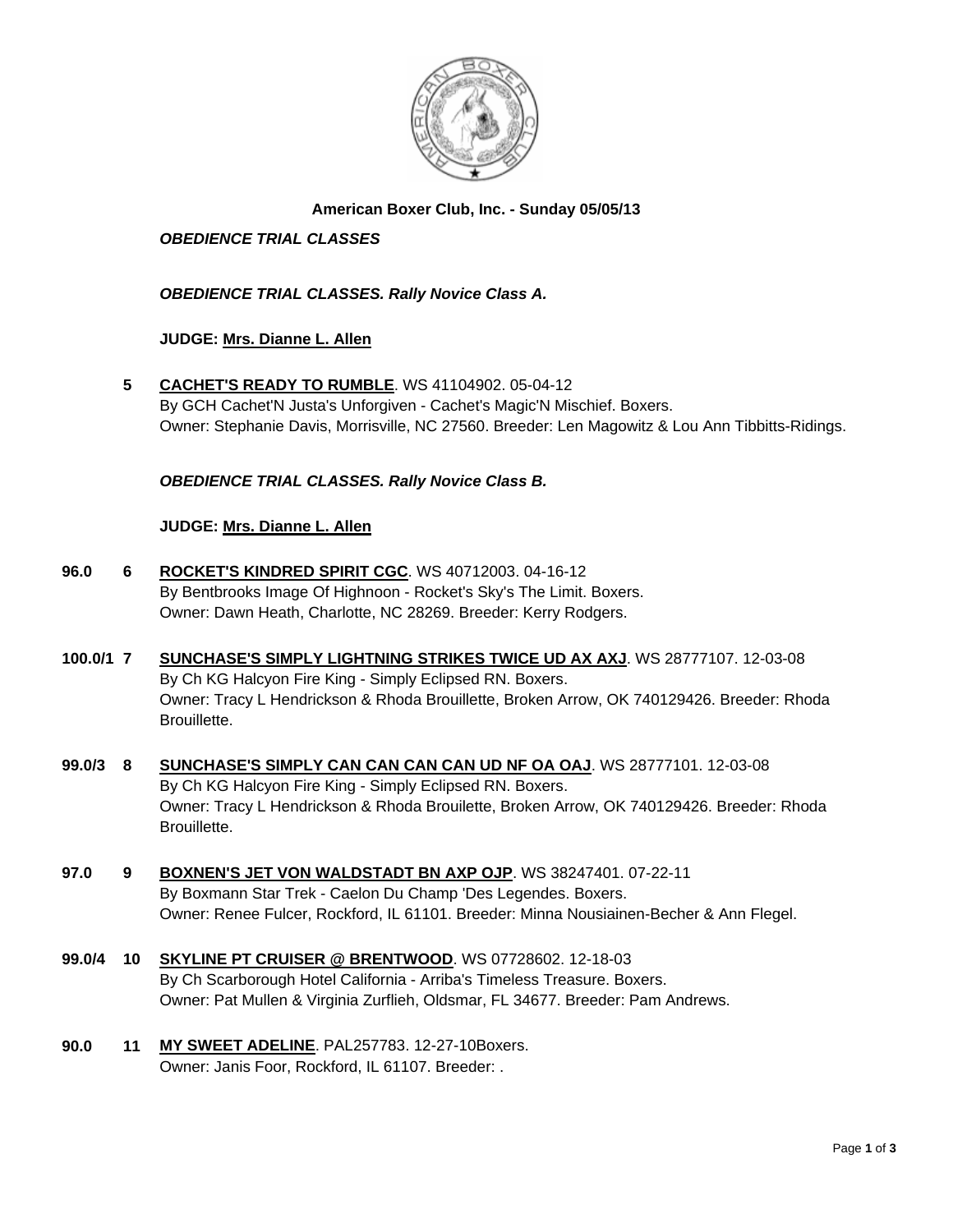- **A 12 [SHAEWARD'S CLASSIC ROGUE AT WILKY](http://www.infodog.com/files/bdogrsl1.prg;makc=WS%2033032502;mdog=Shaeward_s_Classic_Rogue_At_Wilky;wins=all)**. WS 33032502. 12-28-09 By Anos Broncin Jon E Come Lately - Shaeward Arrives By Windstorm. Boxers. Owner: Loretta L & Todd Wilkerson, Bloomington, IN 474089379. Breeder: Alisha Mobley.
- **88.0 14 [SCHMIDTACRES HEADN FOR HOME CINNRHEE](http://www.infodog.com/files/bdogrsl1.prg;makc=WS%2041517103;mdog=Schmidtacres_Headn_For_Home_Cinnrhee;wins=all)**. WS 41517103. 08-13-12 By Cinnrhee Hiriveroler Heartacre - Schmidt Acre's Breakfast At Tiffanies. Boxers. Owner: Linda & Roy Schmidt & Medley Small, McHenry, IL 60051. Breeder: Linda Schmidt.
- **99.0/2 15 [EDDIE BOSIM](http://www.infodog.com/files/bdogrsl1.prg;makc=WS%2041687501;mdog=Eddie_Bosim;wins=all)**. WS 41687501. 02-08-10 By Valente D'Epect Center - Bessy Bosim. Boxers. Owner: Kelly Peterson, Philadelphia, PA 19125. Breeder: Bohus Simandl.

## *OBEDIENCE TRIAL CLASSES. Rally Advanced Class B.*

## **JUDGE: [Mrs. Suzanne D. Hemminger](http://www.infodog.com/judges/15146/juddat.htm)**

- **96.0/2 17 [HABERL'S LOVE OVER GOLD BN RN CA](http://www.infodog.com/files/bdogrsl1.prg;makc=WS%2031868202;mdog=Haberl_s_Love_Over_Gold_BN_RN_CA;wins=all)**. WS 31868202. 09-19-09 By Ch Guapo Soto - Ch Haberl's Forever Young CD RE. Boxers. Owner: Maryjane Alencewicz & B J Barnhart, Montverde, FL 34756. Breeder: Maryjane Alencewicz & B J Barnhart & Don Garrett & J Haberl.
- **99.0/1 18 [MACH ANJA VON WALDSTADT CDX RE OF](http://www.infodog.com/files/bdogrsl1.prg;makc=WS%2020480303;mdog=MACH_Anja_Von_Waldstadt_CDX_RE_OF;wins=all)**. WS 20480303. 01-04-07 By Arames Vom Messingsberg - Josephine Von Bachbett VCD2 UD RE MX MXJ. Boxers. Owner: Renee Fulcer, Rockford, IL 61101. Breeder: Renee Fulcer.
- **90.0/3 19 [MIRO-TEALCRESTS WHATS UR NAME CD RN CA](http://www.infodog.com/files/bdogrsl1.prg;makc=WS%2017949708;mdog=Miro-Tealcrests_Whats_Ur_Name_CD_RN_CA;wins=all)**. WS 17949708. 05-21-06 By Ch Jubar's Dr Feelgood Of Sandy Hill - Ch Miro's TN Homesick Blues. Boxers. Owner: Jill Hootman & Robin Kennedy, Clarksville, TN 37040. Breeder: Robin & Michael Kennedy.
- **88.0/4 20 [HALL'S ANGEL OF MINE BN RN](http://www.infodog.com/files/bdogrsl1.prg;makc=PAL256182;mdog=Hall_s_Angel_Of_Mine_BN_RN;wins=all)**. PAL256182. 01-03-10Boxers. Owner: Debora & Randall W Hall, Louisville, KY 402220000. Breeder: .
- **81.0 21 [TEALCREST'S HELLFIGHTER BN RN CAX](http://www.infodog.com/files/bdogrsl1.prg;makc=WS%2032322504;mdog=TealCrest_s_Hellfighter_BN_RN_CAX;wins=all)**. WS 32322504. 10-27-09 By Ch TealCrest's Luck Of The Irish CD RA OA OAJ CA - Miro-TealCrests Whats Ur Name CD RN CA. Boxers. Owner: Jennifer & Todd Graham, Kennesaw, GA 30152. Breeder: Jill Hootman & Robin Kennedy.

*OBEDIENCE TRIAL CLASSES. Rally Excellent Class A.*

#### **JUDGE: [Mrs. Suzanne D. Hemminger](http://www.infodog.com/judges/15146/juddat.htm)**

- **88.0/2 16 [CH RNB N VALLEY HONOR VIMY RIDGE OA NAJ CGC](http://www.infodog.com/files/bdogrsl1.prg;makc=WS%2025350301;mdog=Ch_RNB_N_Valley_Honor_Vimy_Ridge_OA_NAJ_CGC;wins=all)**. WS 25350301. 11-15-07 By Wigglin's Dreamin High - Bayridge's High Society. Boxers. Owner: Rosemarie Right, Royersford, PA 19468. Breeder: Rebecca Boyle & Deborah Schenher.
- **100.0/1 22 [ELIAS' FOXY VIXEN RA OA AXJ NJP OF NFP](http://www.infodog.com/files/bdogrsl1.prg;makc=WS%2033267409;mdog=Elias__Foxy_Vixen_RA_OA_AXJ_NJP_OF_NFP;wins=all)**. WS 33267409. 03-11-10 By Millard's Maximus - Million Dollar Baby. Boxers.